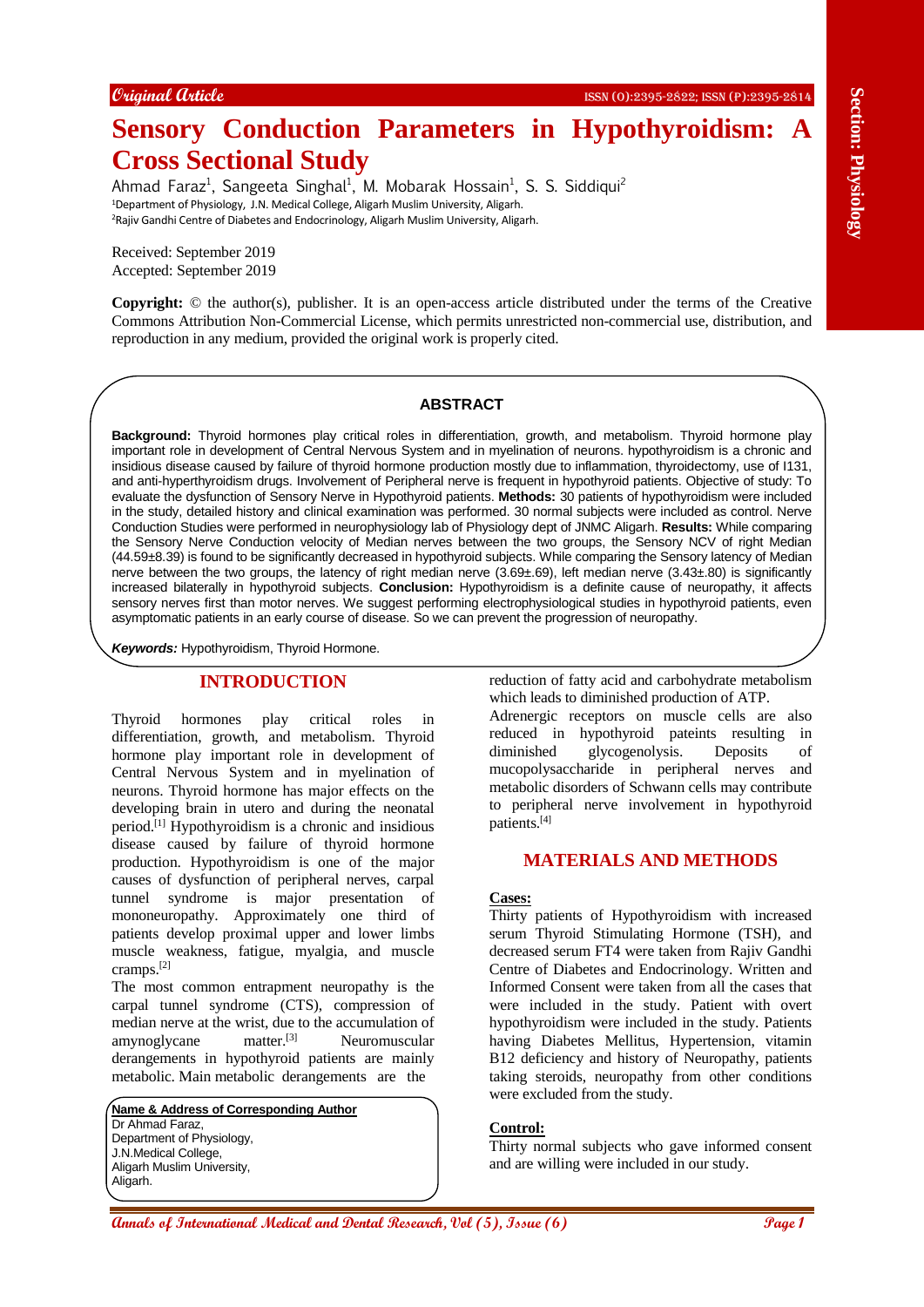## **Faraz et al; Sensory Conduction Parameters in Hypothyroidism**

#### **Clinical Evaluation:**

Patients included in the study were screened for neuromuscular symptoms including weakness, fatigue, myalgia, stiffness, cramps, numbness, tingling, pain, and paresthesia. Neurologic examination for motor and sensory were done. Sensory examination consisted of pin-prick, light touch, and vibration sensation

Nerve Conduction Studies: NCS were carried out according to standardized protocols for bilateral median, ulnar, and sural sensory response. Antidromic recording was done in the present study. In antidromic conduction study, the nerve is stimulated at a proximal point and SNAP is recorded distally. Latencies and Nerve Conduction Velocity were recorded. Abnormalities were defined as deviation from reference values for the testing neurophysiology laboratory, derived from standard norms in the medical literature.<sup>[5]</sup> The increased SDL and decreased SNCV in any nerve indicate sensory conduction impairment of that nerve.

#### **Statistical analyses:**

Were done using SPSS 21.0. Normalcy of data was checked by Kolmogrov Smirnoff test, Data were expressed as mean  $\pm$  SD. Unpaired t-tests were used for comparison between quantitative variables. Chisquare tests were used to compare differences in the categorical variables. Assessment of correlation between variables was performed using Pearson coefficients. The confidence interval (CI) was set at 95%.

## **RESULTS**

While comparing the SNCV between the two groups, the SNCV of right median  $(44.59 \pm 8.39)$  is found to be significantly decreased in hypothyroid subjects as compared to the SNCV of right median  $(51.59 \pm 8.40)$  in the control subjects. While comparing the Sensory latencies between the two groups, the Sensory latency of right median  $(3.69\pm$ .69), left median  $(3.43 \pm .80)$ , is found to be significantly increased bilaterally in hypothyroid subjects as compared to the Sensory latency of right median  $(3.14 \pm 0.56)$ , left median $(3.03 \pm 0.43)$ , in the control subjects.

**Table 1: Comparison between Sensory Nerve Conduction Velocity (SNCV) of various nerves in both the Hypothyroid (n=30) and the control subjects (n=30) on Right side**

| <b>Parameter</b>   | <b>Control</b> | Case            | р         |
|--------------------|----------------|-----------------|-----------|
|                    | $(n=30)$       | (Hypothyroid)   | Value     |
|                    | $M \pm SD$     | $(n=30)$        |           |
|                    | (m/s)          | $M \pm SD(m/s)$ |           |
| <b>Median SNCV</b> | 51.59(8.40)    | 44.59(8.39)     | $< 0.05*$ |
| <b>Ulnar SNCV</b>  | 54.17(8.21)    | 52.82(7.84)     | > 0.05    |
| <b>Sural SNCV</b>  | 43.87(6.54)    | 44.22(5.69)     | > 0.05    |

\* P value <.05: Statistically Significant

**Table 2: Comparison between Sensory Nerve Conduction Velocity (SNCV) of various nerves in both the Hypothyroid (n=30) and the control subjects (n=30) on Left side**

| Parameter         | <b>Control</b> | Case             |        |
|-------------------|----------------|------------------|--------|
|                   | $(N=30)$       | (Hypothyroid)    | Value  |
|                   | $M \pm Sd$     | $(N=30)$         |        |
|                   | (M/S)          | $M \pm Sd$ (M/S) |        |
| Median SNCV       | 50.59(8.40)    | 48.56(7.20)      | > 0.05 |
| <b>Ulnar SNCV</b> | 56.82(6.54)    | 53.95(6.25)      | > 0.05 |
| <b>Sural SNCV</b> | 43.60(6.43)    | 44.29(5.58)      | > 0.05 |

\* P value <.05: Statistically Significant

| <b>Table 3: Comparison between Sensory Nerve Latencies</b> |
|------------------------------------------------------------|
| of various nerves in both the Hyperthyroid $(n=30)$ and    |
| the control subjects $(n=30)$ on Right side                |

| <b>Parameter</b>                 | <b>Control</b><br>$(n=30)$<br>$M \pm SD$<br>(m/s) | Case<br>(Hypothyroid)<br>$(n=30)$<br>$M \pm SD(m/s)$ | р<br><b>VALUE</b> |
|----------------------------------|---------------------------------------------------|------------------------------------------------------|-------------------|
| <b>Median Latency</b>            | 3.14(.56)                                         | 3.69(.69)                                            | $< 0.05*$         |
| <b>Ulnar Latency</b>             | 2.85(.39)                                         | 2.83(.64)                                            | > 0.05            |
| <b>Sural Latency</b>             | 2.81(.45)                                         | 2.95(.54)                                            | > 0.05            |
| $\mathbf{a}$<br>$\sim$<br>$\sim$ |                                                   |                                                      |                   |

\* P value <.05: Statistically Significant

| <b>Table 4: Comparison between Sensory Nerve Latencies</b> |
|------------------------------------------------------------|
| of various nerves in both the Hyperthyroid $(n=30)$ and    |
| the control subjects $(n=30)$ on Left side                 |

| Parameter                                                | <b>Control</b><br>$(n=30)$<br>$M \pm SD$<br>(m/s) | Case<br>(Hypothyroid)<br>$(n=30)$<br>$M \pm SD(m/s)$ | p Value   |
|----------------------------------------------------------|---------------------------------------------------|------------------------------------------------------|-----------|
| Median Latency                                           | 3.03(.43)                                         | 3.43(.80)                                            | $< 0.05*$ |
| <b>Ulnar Latency</b>                                     | 2.96(.50)                                         | 3.04(.38)                                            | > 0.05    |
| <b>Sural Latency</b>                                     | 2.75(.37)                                         | 2.85(.39)                                            | > 0.05    |
| $\&$ D value $\geq$ 05 $\cdot$ Ctatictically Cianificant |                                                   |                                                      |           |

P value <.05: Statistically Significant

# **DISCUSSION**

**Chinal Example, Continent and the control of the International Medical Annals of International China Research, Control of Page 22 <b>Control of Control of Control of Control of Page 2 Control of Control of Control of Pag** In present study sensory neuropathy was present in Median nerve as latency were increased and velocity was decreased.Study conducted by Eslamian et al also found similar result, [6] El salem et al also found similar result.<sup>[7]</sup> In our previous study we found derangements in motor nerves as well.<sup>[8]</sup> Hypothyroid patient presents with weight gain which might be due to accumulation of mucopolysaccharides in the interstitial spaces which, retain water along with them resulting in weight gain.<sup>[9]</sup> Thyroid hormone seems to increase ATPase activity and, thus the increase in activity of ATP dependent Na+/K+ pump. The increase in ATPase activity would be associated with an increase of ATP transport through the mitochondrial membranes. In hypothyroidism, the ATP deficiency and the reduced activity of the ATPase enzyme induces decrease in  $Na + / K +$  pump activity, with consequent alterations of pump dependent axonal transport.<sup>[10]</sup> Deposition of mucopolysaccharides in the tissues surrounding the nerves or the myxedematous tissue may also lead to compression over the peripheral nerves there by resulting in swelling and degeneration of the nerves.[11]